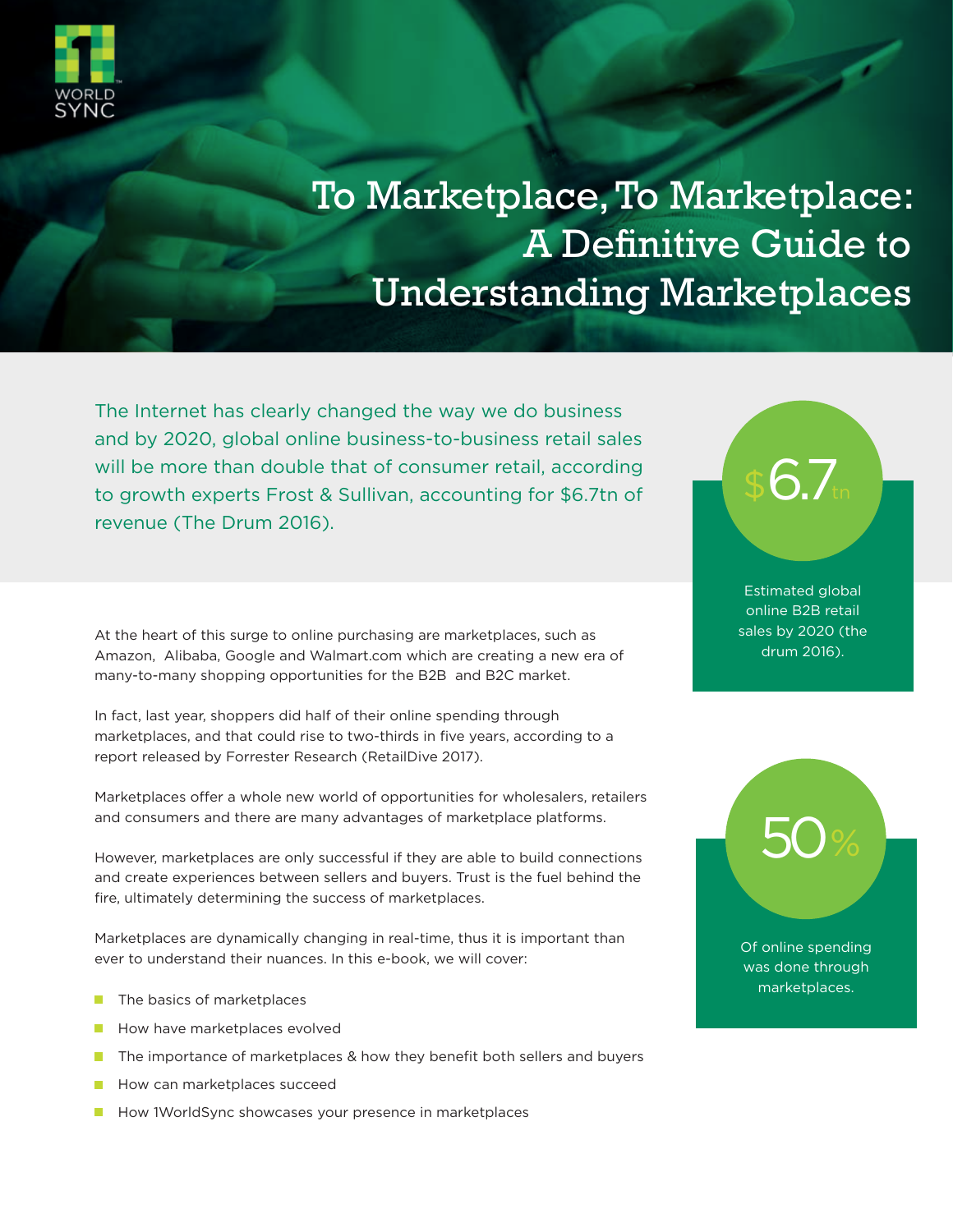

# The Basics of Marketplaces

#### What is a Marketplace?

An online marketplace is a website or app that where one can find different brands of products coming from multiple vendors, shops or person showcased on the same platform. The operator of the marketplace does not own any inventory, their business is to present other people's inventory to a user and facilitate a transaction.

#### What is the difference between e-commerce and a marketplace?

A marketplace is a component of how e-commerce is evolving. What sets a marketplace apart from a standard e-commerce site is that the goods and services are supplied by a third party. In most cases, the marketplace platform acts as a type of digital middleman.

Marketplace takes two large components out of that process:

- The products are sold to a 3rd party [either a distributor or other ecommerce player.  $\mathcal{L}_{\mathcal{A}}$
- The product sold on the e-commerce site are supported and fulfilled by the 3rd party and not the site itself. But marketplace is not limited to goods, Airbnb is actually a marketplace, just with temporary housing as the items being traded.
- A true marketplace like eBay and Uber manages the entire transaction, from listing to payment processing

### What types of marketplaces are there?

The difference in marketplaces depends on what is being sold or traded.

#### Switch **Marketplaces**

Peer-to-peer (VRBO and Craigslist are great examples of this) where private individuals offer and make orders. This is a grassroots transaction where private individuals sell their goods to peers. For example, the early days of eBay and Airbnb were dominated by private individuals.

#### Vertical, Horizontal or Industry Specific

Vertical e-marketplace provides online access to businesses vertically across every segment of a particular industry sector such as automotive, chemical, construction or textile. Buying or selling using Vertical e-marketplace helps increase the operating efficiency while decreasing the supply chain and inventories cost and procurement time. A horizontal e-marketplace on the contrary connects buyers and sellers across different industries or regions. It will allow the buyers to purchase indirect products such as office equipment or stationery. Vertical or industry specific marketplaces like Trivago and Hotels.com which offer very similar and specific products to end consumers. When you focus on a very specific area, like Homejoy focuses on house cleaning, you have a chance of creating a better user experience and creating a tight knit community of like-minded people shopping for the same things.

Best examples of these are Alibaba, Amazon and Ebay which refers to a business to business online platform or business to consumer platform normally operated by a third party which is open to buyers and sellers.

#### Retail Marketplaces Search Engine Shopping

Google Shopping and similar platforms also are changing the way end consumers find and buy products.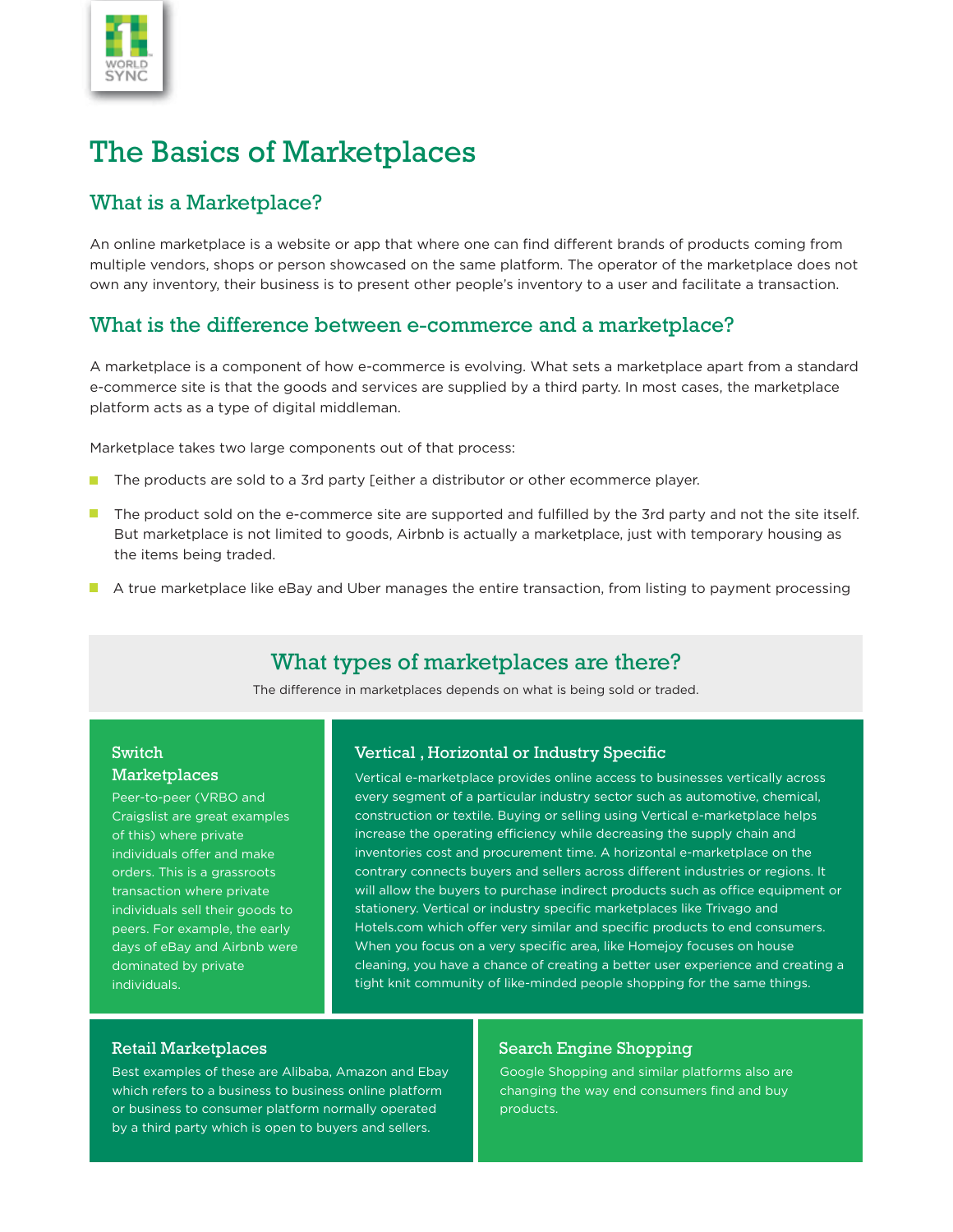

### What are the largest marketplaces out there and what are their differences?

Amazon is the largest online marketplace in the United States and Alibaba is the largest marketplace in China. Alibaba is estimated by eMarketer to surpass the U.S. as the largest retail e-commerce region by 2017.



Amazon sells all types of goods, including food, toys, books, electronics, art pieces, and even much more. However, it has gone even further and currently, it offers cloud infrastructure services (AWS), software, analytics services (Alexa), digital content and multimedia product.

Amazon marketplace operates similar to large big box stores where suppliers negotiate wholesale prices for their items, which Amazon then purchases. The Amazon platform facilitates anyone to sell directly to the end-user or online consumer. The margins are set, the product is sold directly to Amazon.

There are two fulfillment model. Fulfilled by Merchant where the seller takes on the responsibility and overhead of shipping to the consumer. The other more popular option, Fulfilled by Amazon where the seller leverages Amazon's world class fulfillment operations by shipping quantities to Amazon's Fulfillment centers for fulfilling consumer orders on behalf of the seller.



Alibaba's core business resembles that of eBay. Alibaba acts as a middleman between buyers and sellers online and facilitates the sale of goods between the two parties through its extensive network of websites. but Alibaba largely removes itself from anything beyond the connection and transaction between buyer and seller.

Jack Ma, founder of Alibaba, explains it this way: "The difference between Amazon and us, is Amazon is more like an empire everything they control themselves, buy and sell," Ma said. "Our philosophy is that we want to be an ecosystem. Our philosophy is to empower others to sell, empower others to service, making sure the other people are more powerful than us. With our technology, our innovation, our partners — 10 million small business sellers — they can compete with Microsoft and IBM. Our philosophy is, using internet technology we can make every company become Amazon." (CNBC 2017).

#### How Have Marketplaces Evolved Over The Years?

Remember when Amazon was just selling books, and would allow an end user to sell their used books to others hence a peer to peer system? The same can be said for Ebay as peers were selling their goods digitally to others. This has evolved to major retailers, etailers and distributors now selling their products via the marketplace platform. Let's not forget that marketplace has also change how end consumers find hotels/lodging, buy airfare, shop for clothes and even go to rummage sales. Even the weekend activity of shopping other people's stuff has turned into a digital marketplace. Ebth.com [Everything but the house] and LetGo are perfect examples of this.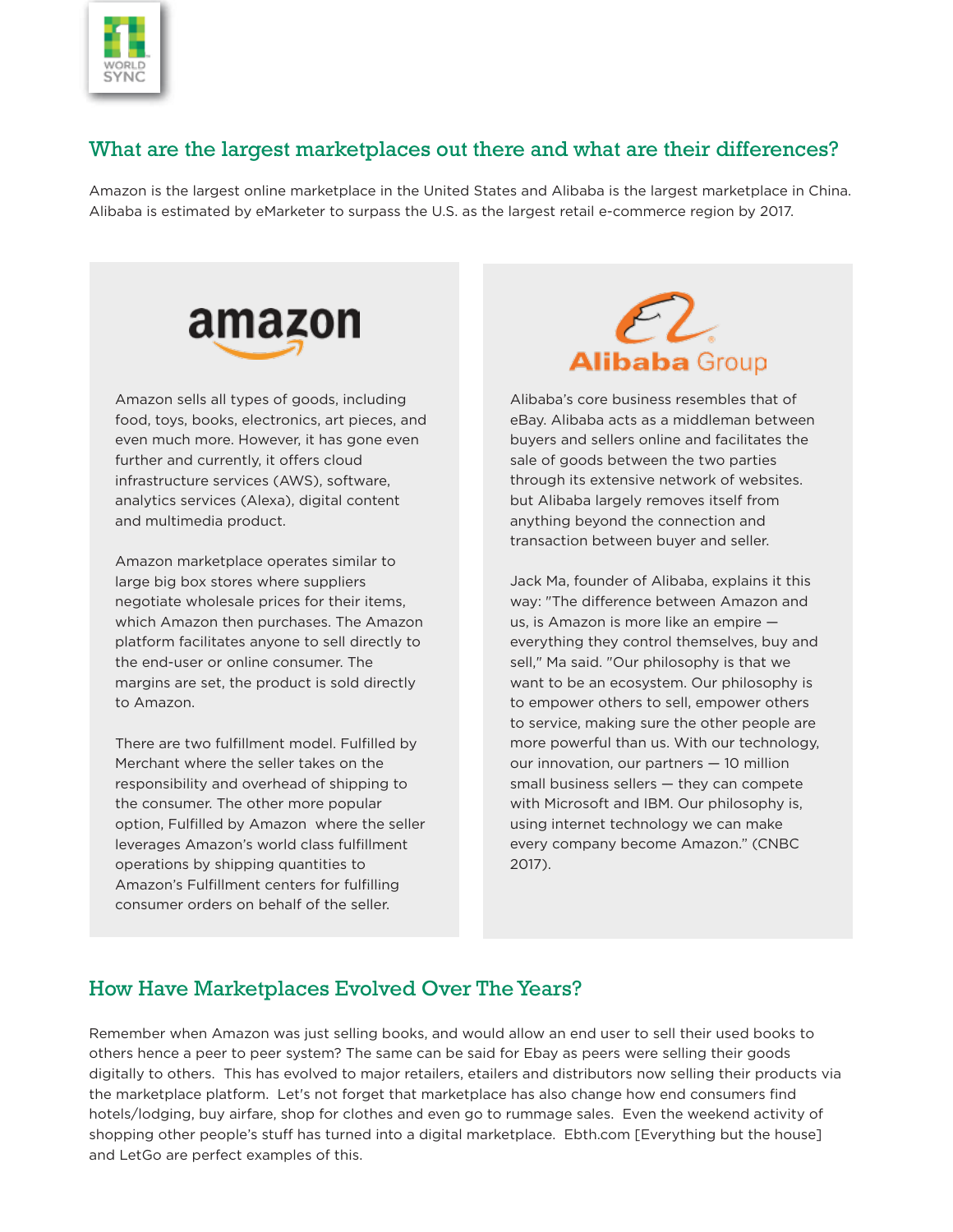

### Importance of Marketplaces

Data gathered from the Internet Retailer 2016 Top 500 Guide shows that, collectively, the 26 retailers that disclosed their sales from online marketplaces brought in 14.4% of their total \$3.1 billion in sales in 2015. That's up 42.9% worth of goods sold through marketplaces in 2014 for the same 26 retailers (Digital Commerce 360 2016).

"We look at marketplaces as the new retail battleground," Jenn Markey, Vice President of Marketing at retail strategy firm 360pi. "For the retailers that embrace them, it creates an endless aisle online without the traditional costs. But even Amazon is experiencing that it can be the Wild Wild West. The challenge is that some vendors are more legitimate than others." (Retail Dive 2017).

"Marketplaces are more profitable for us," Andrew Vagenas, co-founder and CEO of Pharmapacks, says. "Acquiring a customer through our own site costs more than paying a commission on Amazon." Amazon's commission, or the percentage Amazon takes from each retailer on sales of their products on Amazon.com, typically ranges between 6% and 15%, although in a few categories it can rise to as much as 25% (Digital Commerce 360 2016).

Marketplaces represent an opportunity for for merchants to compete in a competitive retail landscape and expand their reach to more consumers, both nationally and internationally. With a plethora of online marketplaces available, merchants can choose sites that make the most sense for them.

#### **Benefits of Marketplaces**

Marketplaces present a great opportunity to sell more products for suppliers.

### Global Reach Competition **Additional**

What an opportunity to get your brand in front of millions of global consumers. The great thing about marketplaces is they provide multi-lingual site. For example, Alibaba's 15 different language sites help suppliers connect with businesses whose preferred language is not English. It enables oversea sales by providing opportunities to trade in the international e-marketplace.

Marketplaces provide all size brands the opportunity to compete. Smaller stores or vendors who are not sure about establishing their own eCommerce website or want to reduce their marketing costs can align themselves with these larger businesses and gain visibility through their fulfillment options.

# Revenue Stream

The platform acts as an additional sales channel to market and sell their products.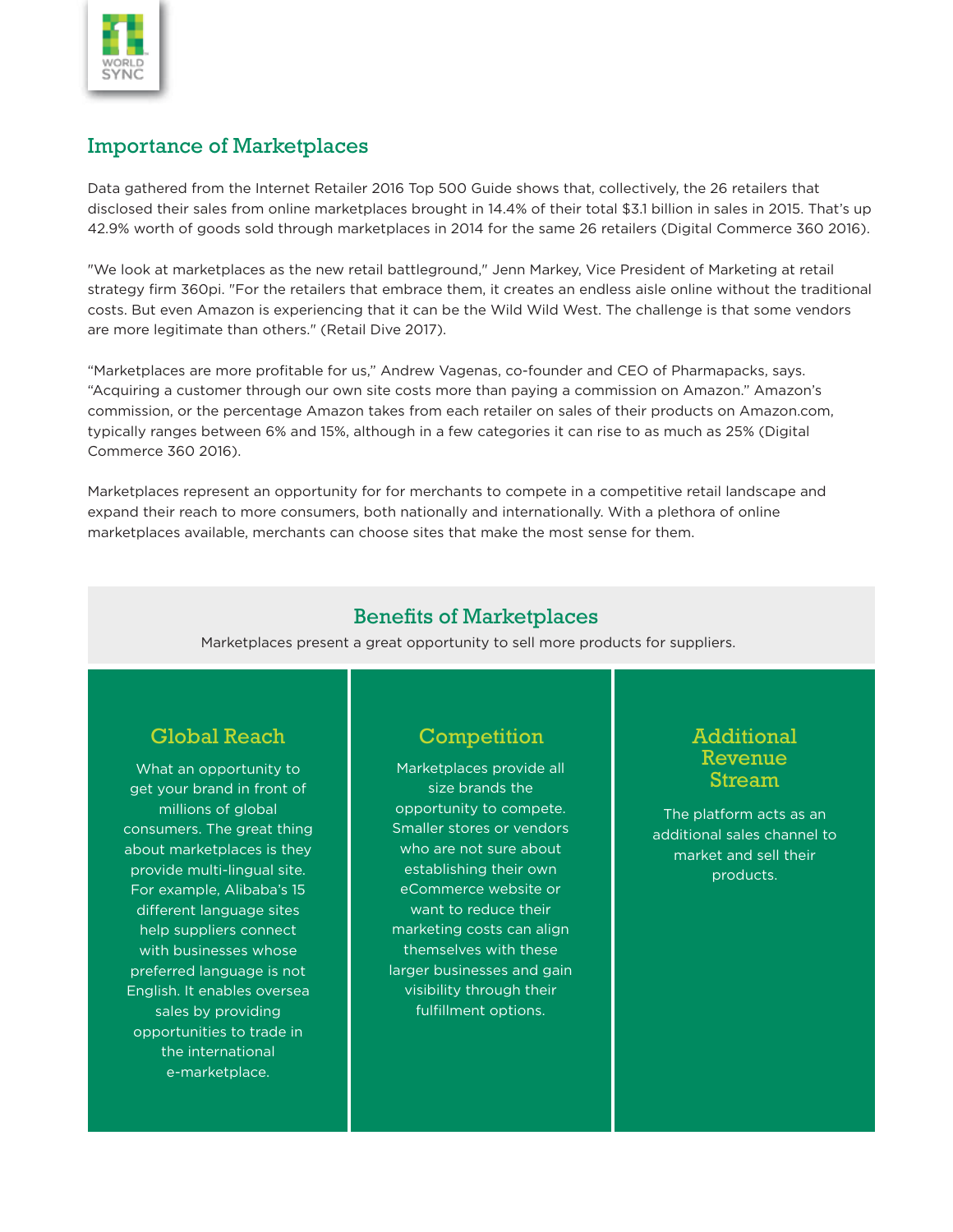

## How Can Marketplaces Succeed?

Ian Friedman, Co-Head of Goldman Sachs Investment Partners, Venture Capital & Growth Equity team, who moderated a panel discussion on marketplaces at Shoptalk said, 'For marketplaces to succeed, they must do three things well (Forbes 2017):

- Reduce friction in both selling and buying to create sufficient liquidity on both sides on the marketplace
- Engender a greater level of trust and transparency to encourage participation **The Second**
- **E** Create both proactive and reactive mechanisms for addressing inevitable issues that are generated between marketplace participants

## Trust & Transparency Determines a Marketplace's Success

88% of consumers say that detailed product content is extremely or very important to their purchasing decision. Consumers expect rich and trusted product content on all channels: desktop to mobile.

Consumers use product content to compare choices. Whether it's between brands or product versions, they're looking for certain distinguishing features. If product information is incomplete or missing, it can make customers doubt the marketplace and they ultimately will lose the confidence to make a purchase.

In a world of regulatory compliance and the socially conscious consumer, there has never been a more important time to address transparency and compliance.

Transparency is one of the most effective ways to establish trust and credibility. This can be done by requiring sellers to provide a certain amount of accurate and complete product information with a rating system, user reviews, or testimonials.



# How Does 1WorldSync Enable You To Get Onto Marketplaces Like Amazon, Alibaba, Walmart.com & Google?

1WorldSync believes that trust and transparency are key components that account for a successful marketplace. What draws consumers to a marketplace is how the marketplace manages trust. A certain level of trust is required for any transaction to take place.

As a leading provider of product content solutions, 1WorldSync helps brands and suppliers organize their product content according to marketplace specifications and gets their products listed and in front of millions of new shoppers.